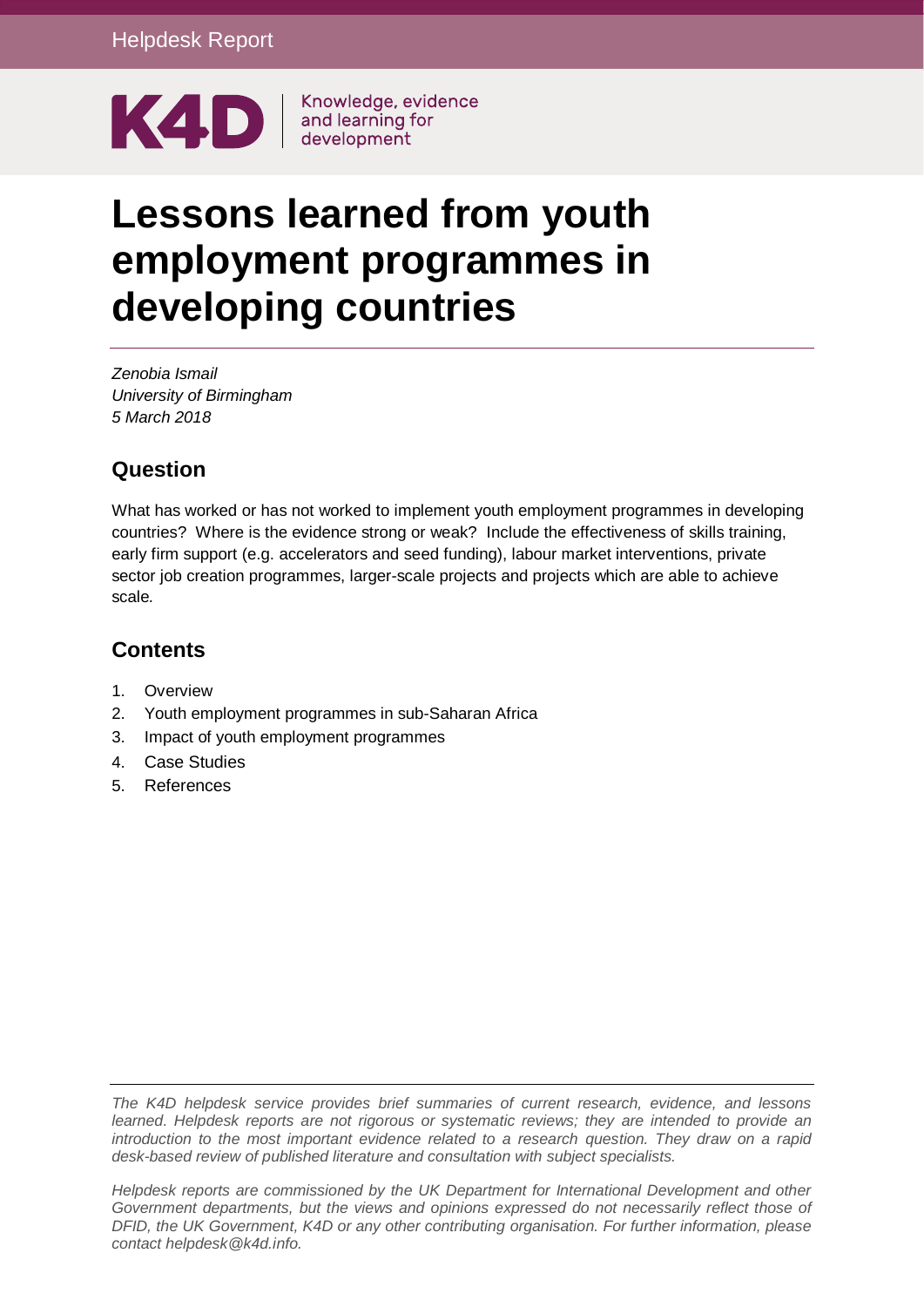# <span id="page-1-0"></span>**1. Overview**

Youth employment programmes are varied but meta-analysis and systematic reviews of impact assessments of these programmes indicate that some interventions have an overall positive effect on employment and earnings. Assessments of programmes which support youth job creation in the private sector find that larger businesses are more likely to generate jobs than micro-enterprises. In general, the youth employment strategy must be aligned with the scope for structural change in the economy: demand-side initiatives are appropriate in sub-Saharan Africa where most economies have limited potential for structural change in the short to medium term. Youth employment programmes should balance support for small and medium enterprises which are expected to create jobs with livelihoods initiatives which enable youth to become selfemployed in the agricultural or informal sectors.

The following key findings emerge from this report:

- **•** Youth employment interventions must consider the structural conditions in the economy. The effectiveness of an intervention can vary by country or sector (Fox and Kaul, 2017).
- **•** Skills development training is the most popular intervention in sub-Saharan Africa and generally improves the probability of finding employment (Betherman and Khan, 2015). Technical and vocational training has a mixed effect on employment creation. Training is more effective if it is aligned to the needs of employers and has an internship component.
- **•** Skills training programmes tended to be more effective when run by private rather than public training providers. However, private sector and NGO interventions lacked the capacity to scale up. Public-private partnerships may have potential for achieving quality and scale (Glick, Huang and Mejia, 2015).
- **Employment services have little impact while incentives which encourage job search** have varied effects on finding jobs (Betherman and Khan, 2015).
- Small and medium enterprises account for half to two-thirds of jobs in developing countries and programmes are shifting to support this sector to create jobs for youth. Access to finance is the primary constraint for small and medium private sector businesses (Kumar, 2017).
- Larger firms are more likely to create jobs with support from an intervention. Credit or loan programmes which target larger businesses lead to job creation. Business development support provided to larger enterprises leads to sustainable increases in employment but these interventions are costly (Fox and Kaul, 2017).
- The provision of small grants to micro-enterprises may enhance performance but does not generate jobs (Fox and Kaul, 2017).
- The evidence on the effectiveness of wage subsidies on job creation is inconclusive (Betherman and Khan, 2015).

Only a few studies of youth employment programmes disaggregate the findings by gender and these find that interventions do not help women to overcome social barriers to entering the labour force. Women generally derive less benefit from youth employment programmes than men. Female entrepreneurs benefit more from programmes which combine training with finance.

The evidence base on the impact of youth employment programmes is limited relative to the number of programmes which have been implemented. Much of the evidence from developing countries comes from Latin America and there are few rigorous assessments of programmes in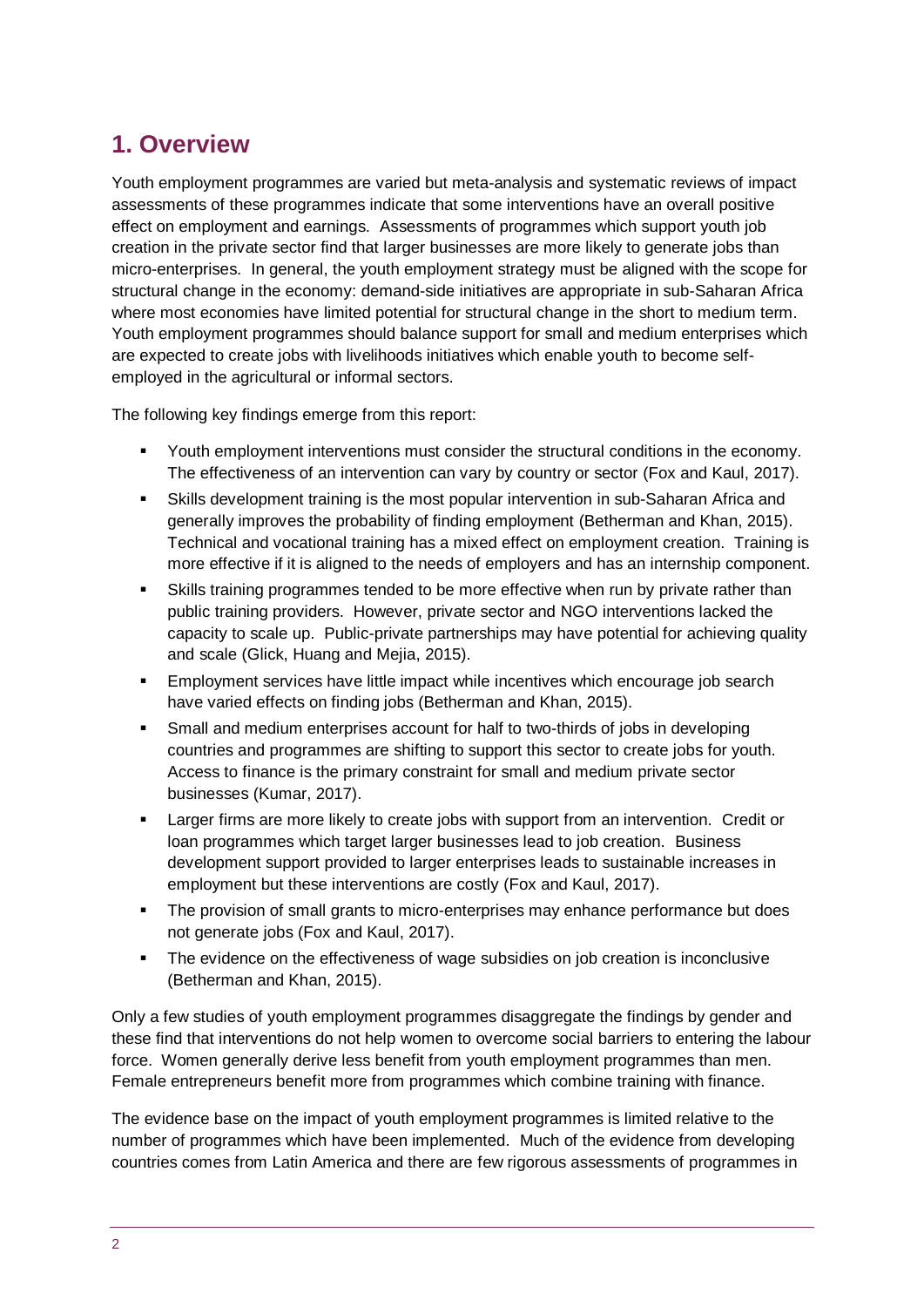sub-Saharan Africa. Many interventions are not assessed using rigorous experimental design methodologies which are necessary to demonstrate impact. There is a lack of reliable information on the types of interventions which have been tried and the effectiveness of the programmes which were implemented. The programmes are heterogenous and vary extensively in terms of length, quality and content. Such diversity of programmes means it is difficult to make general assessments about which programmes are effective in terms of increasing youth employment. The available data is at aggregate level and does not distinguish among different types of young people. Impact assessments do not provide a cost-benefit analysis, so it is not possible to determine the value of creating jobs. In addition, the timing of the assessments varies -- several programmes have positive results in the short term but it is not known if the impact can be sustained over a longer period.

# <span id="page-2-0"></span>**2. Youth employment programmes in sub-Saharan Africa**

Governments across sub-Saharan Africa introduced youth employment programmes in the mid-2000s to increase employment opportunities for young people. Most interventions are guided by a theory of change which envisages how the programme will directly and indirectly minimise the constraints which affect youth employment (Pizza et al., 2016). **Supply-side** initiatives such as training and skills development focus on making the youth workforce more skilled and appealing to employers. This approach assumes that jobs are available but that the youth lack the skills required to perform the work. **Demand-side** programmes such as business support programmes aim to induce demand for youth labour based on the premise that there are insufficient job opportunities for young people. Fox and Kaul (2017) argue that low demand for labour is the primary cause of high levels of youth unemployment in developing countries and therefore favour demand-side interventions. Moreover, if demand for labour does not increase then youth employment interventions may re-distribute existing opportunities to the youth and displace older workers (Fox and Kaul, 2017, p.14).

Small and medium enterprises account for half of global employment and 90% of employment in developing countries (Kumar, 2017). Between half and two-thirds of full-time, permanent jobs in developing countries are produced by small and medium enterprises (IFC, 2016, p. 11; Kumar, 2017). Most jobs in the private sector are created in the services sector, followed by manufacturing, while the agricultural sector's contribution to employment has been declining. Since the private sector is a key engine of job creation, donor agencies have supported interventions to expand the growth of private enterprises in anticipation that this will lead to job creation (Glick et al., 2015). For example, from 2006 to 2012 the World Bank allocated US\$ 9.8 billion for SME projects while the International Finance Corporation budgeted US25 billion for SME support (Pizza et al., 2016).

## **Structural economic conditions and youth employment programmes**

Employment increases when **structural changes** in the economy such as greater industrialisation stimulate demand for non-agricultural wage labour. The potential for youth employment is linked to the prospects for structural change in the economy. Fox and Kaul (2017) propose the following typology for low-income and lower-middle-income countries which disaggregates the potential for growth and recommend that youth employment programme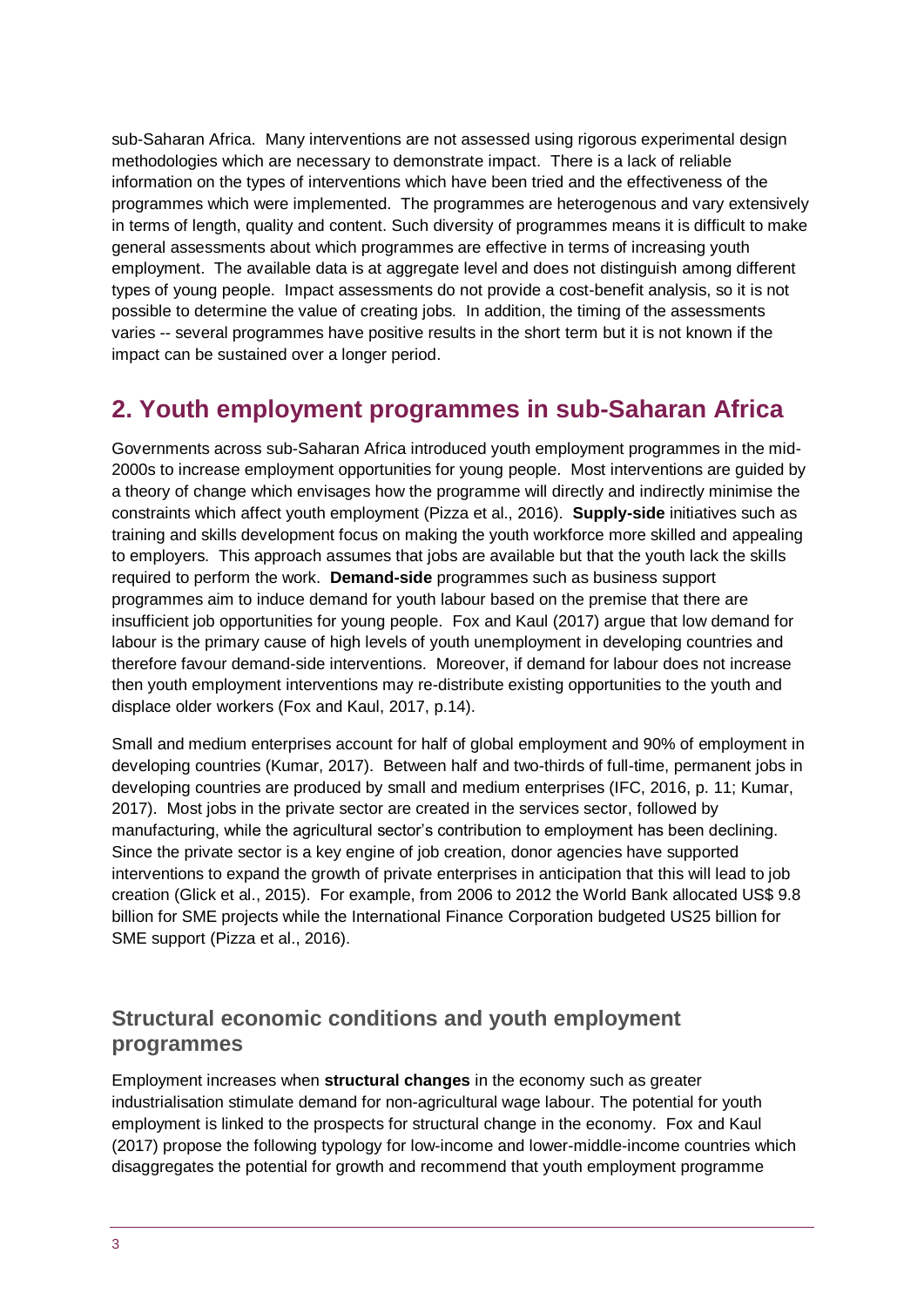design should take cognisance of the prospects for structural change. They advocate for **demand-side programmes** which balance creating wage employment with support for livelihoods programmes that help the youth to work in the informal sector or agriculture.

In **transformation economies,** structural transformation is underway and policies and programmes which increase the demand for labour are viable. This category includes lowincome countries which have high growth rates but only modest success with poverty reduction such as Benin, Burkina Faso, Cambodia, Malawi and Nepal. There may be only limited scope for increasing the demand for wage-earning workers in urban areas. The youth employment strategy should therefore include programmes that support youth to build livelihoods in agriculture and the informal sector. There are also lower-middle-income countries which have relatively diversified economies and high growth rates over the past decade such as Kenya, Bangladesh, Cote d' Ivoire, Ghana, India, Philippines and Senegal. In these countries Fox and Kaul (2017) recommend that youth employment programmes focus on supporting **labour intensive** enterprises. In addition, programmes should assist the youth to enter the informal sector and find jobs in agriculture since there will not be enough job opportunities in the formal sector.

**Stalled transforming economies** are those which have modern labour-intensive enterprises but growth has stalled, such as Egypt, Nicaragua and Morocco. Growth may be curtailed because of the lack of competitiveness. In this scenario, Fox and Kaul (2017) argue that youth employment policies and programmes should support new firm entry as well as opportunities for young people to find work in agriculture and the informal sector.

**Non-transforming economies** are lower-middle-income and low-income countries where governance challenges inhibit transformation. These countries tend to be rentier economies which are dependent on resource revenues such as Angola, Nigeria, Zambia and the Republic of Congo. These economies are often dominated by an elite business class which resists new entrants and competition. This category also includes fragile states such as Burundi, Haiti, Mali, Niger and Somalia where conflict undermines growth potential. Given the low prospects for boosting demand for labour the policies and programmes should enable the youth to become self-employed in household enterprises (Fox and Kaul, 2017). Thus, the emphasis is on livelihood development rather than firm growth.

## **Types of youth employment programmes**

The most common types of youth employment programmes in developing countries provide vocational skills development or entrepreneurship training (Fox and Kaul, 2017). The literature on youth skills development interventions in sub-Saharan Africa focuses mainly on skills development programmes for the formal sector while less attention is devoted to support for youth employment in agriculture and micro-enterprises (Betherman and Khan, 2015) which may not be in the formal sector. The following types of youth employment interventions have been implemented in developing countries.

#### **Supply-Side Programmes**

**EXEL Skills Development and Training:** Skills development training programmes are the most common intervention targeting the youth in sub-Saharan Africa (Betherman and Khan, 2015).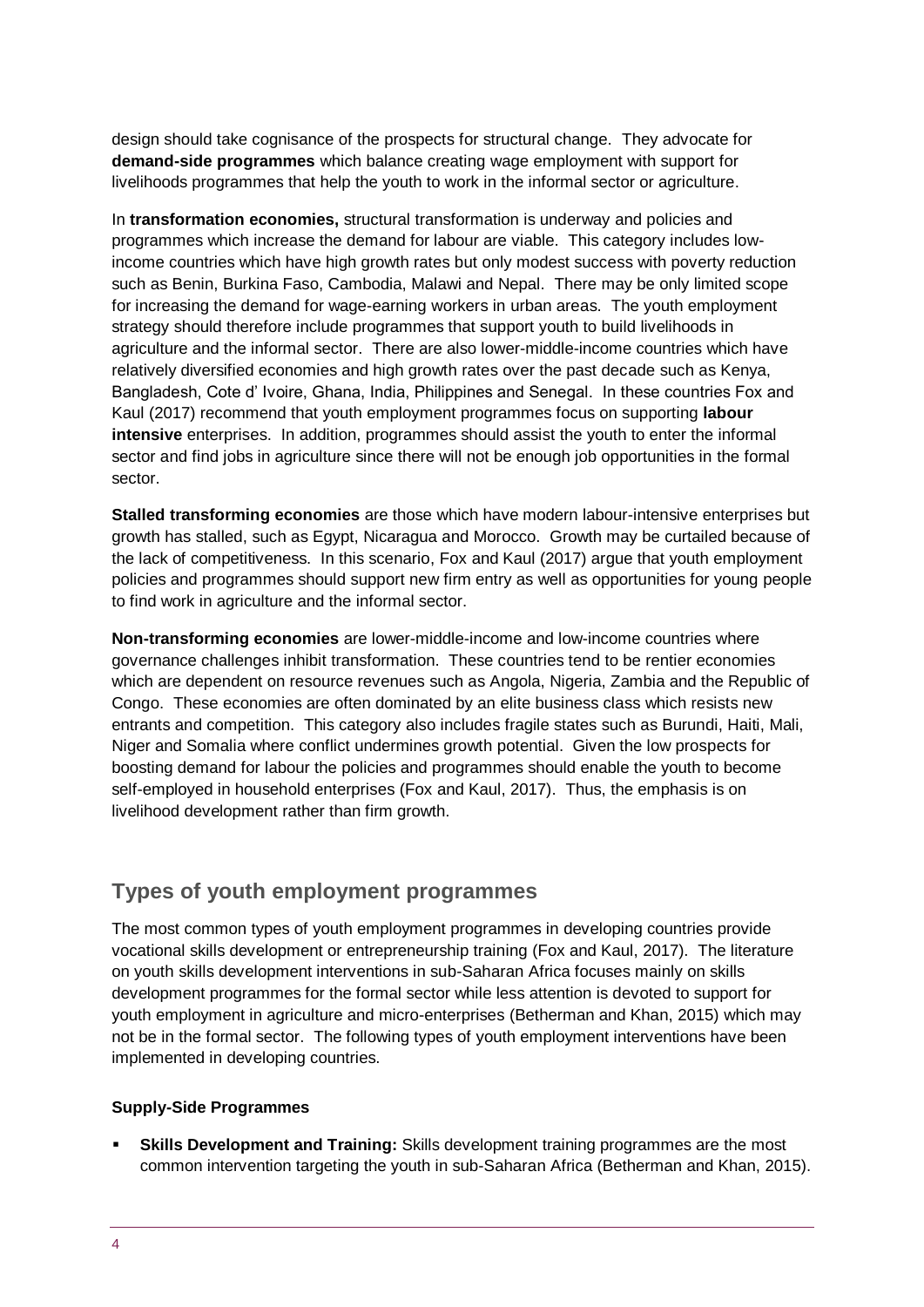Training programmes vary considerably in terms of length and content and can be delivered through public and private organisations. Programmes which combine vocational and life skills training are known as TVET programmes. The programmes provide a diverse range of skills including formal education, vocational training and life skills. A few countries, like Uganda, have provided training for informal sector workers through poverty alleviation programmes rather than job creation initiatives. There is a strong rationale for second chance programmes which provide basic formal education to young people who have inadequate formal education (Betherman and Khan, 2015, Kluve, et al, 2017; Fox and Kaul, 2017)).

**Employment Services:** Employment services provide labour market information and assist young people with job searches. Employment services in sub-Saharan Africa are limited. A survey of experts undertaken in 37 countries found that neither public nor private employment services were very effective and accessible (Betherman and Khan, 2015). Therefore, many young people struggle to find information about the labour market.

#### **Demand-Side Programmes**

- **Employment Creation Programmes:** Several African governments introduced public works programmes to create employment. The key benefits of the programmes are job creation and short-term spikes in earnings. These programmes form part of the social safety net as they alleviate poverty rather than create stable employment (Betherman and Khan, 2015). In addition, the programmes contribute to social cohesion and deter young people from engaging in conflict, especially in post-conflict contexts.
- **Self-Employment Programmes:** Shortages of capital and skills and the unsupportive regulatory environment undermine entrepreneurship in developing countries. Selfemployment programmes aim to assist young people to become entrepreneurs or expand existing businesses. They include microfinance as well as technical or financial training which is designed to suit the needs of budding entrepreneurs (Betherman and Khan, 2015).
- Agriculture: The majority of young people engage in agricultural activities but shortages of land and other resources force them out of this sector (Betherman and Khan, 2015). Agricultural job creation programmes encourage young people to move to agriculture-related sectors such as food processing. However, there are limited opportunities in the agroprocessing sector in many African countries (Betherman and Khan, 2015). .
- **Business Support Programmes:** Business support interventions in developing countries are based on the premise that the operating environment constrains the potential of firms for growth, profitability, employment creation and poverty alleviation (Pizza, et al., 2016). Governments and donor agencies provide support to businesses through training, technical assistance, financing, innovation policy and establishing value chains and clusters.
- **Promoting Formalisation:** Formalised firms are expected to benefit from economies of scale, require skilled labour and be more productive and profitable than informal firms (Pizza, et al., 2016). Hence, policies which lower the cost of formalisation like tax simplification are expected to increase the size of the formal sector and create jobs.
- **Wage Subsidies:** Wage subsidies provide incentives which encourage employers to employ particular types of workers. These programmes often target youth and aim to compensate employers for the risk of hiring young, inexperienced workers (Betherman and Khan, 2015).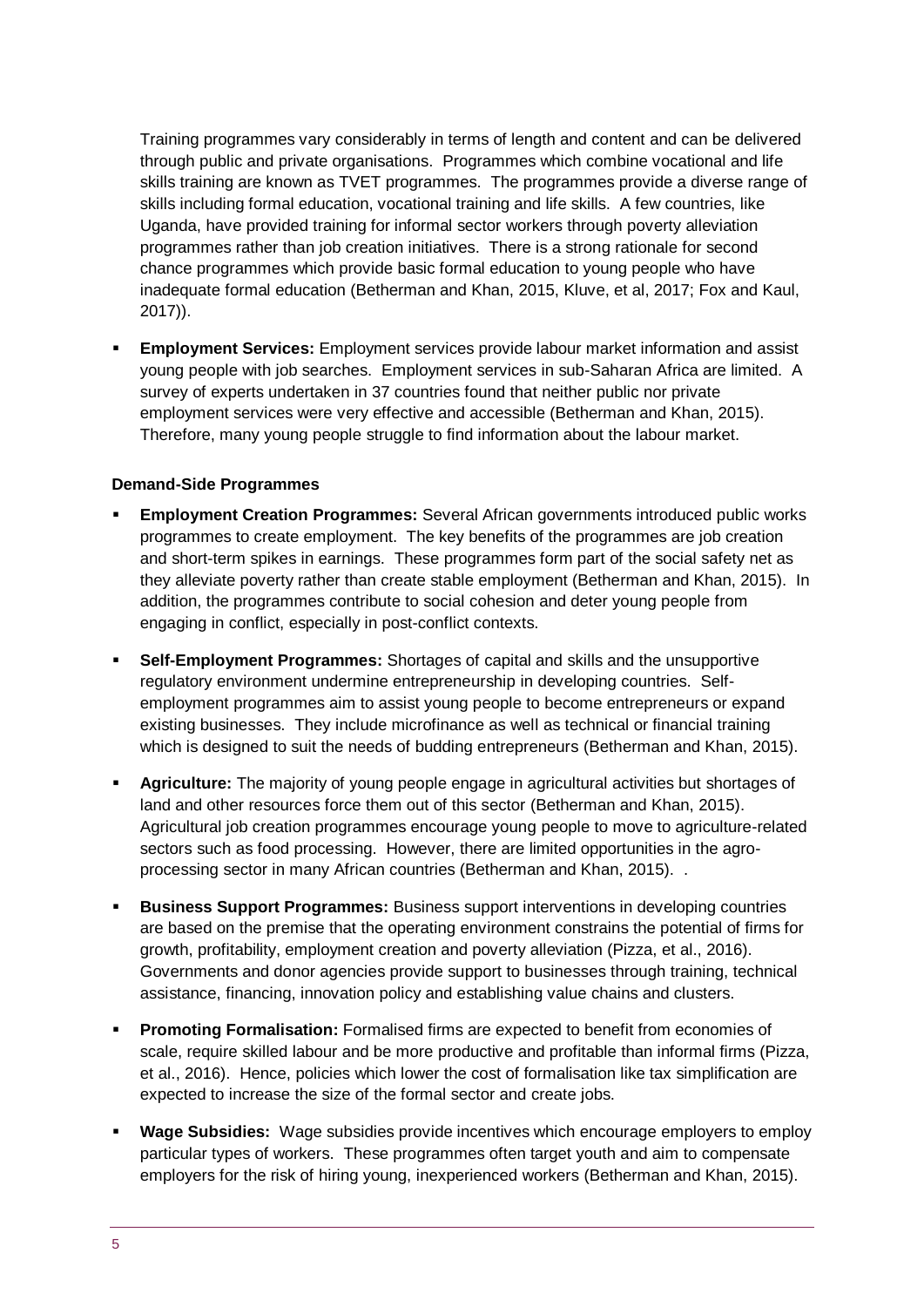# <span id="page-5-0"></span>**3. Impact of youth employment programmes**

The assessment of youth employment programmes has gradually become more rigorous and the use of **quasi-experimental designs**, including randomised control trials, has expanded (Fox and Kaul, 2017). Quasi-experimental research is more effective than surveys of programme participants, which may be affected by non-response bias or external effects such as general economic conditions at the time of the study. There is limited evidence on the impact of SME support on employment creation in general and the studies which are available focus mainly on Latin America (Pizza et al., 2016). Evidence on the impact of job creation programmes in developing countries was gathered from three recent **meta-analysis** studies. Fox and Kaul (2017) reviewed 29 youth employment programmes across 13 developing countries. Kluve et al. (2017) conducted a meta-analysis of 107 interventions in 31 developing and developed countries. Pizza et al. (2016) conducted a systemic review of 40 business support programmes. In addition, reports from the World Bank and studies or reports of recent programmes are reviewed. A key weakness of most of the impact studies is that they do not include a **costbenefit analysis** so it is difficult to estimate the value of creating jobs (Fox and Kaul, 2017; Pizza et al., 2016; Goldin, et al., 2016).

## **Impact of supply-side interventions**

#### **Training programmes**

There are few evaluations of training programmes in Africa thus evidence of effectiveness is lacking. However, training is considered to be low quality due to the shortage of qualified trainers, and biased towards white-collar occupations in urban areas (Betherman and Khan, 2015). A meta-analysis of 67 skills training interventions in developed and developing countries found that on average the programmes improved employment outcomes and resulted in higher earnings (Kluve et al., 2017, p. 142). More specifically, across 67 training programmes there was a statistically significant effect with a standardised mean difference (SMD) of 0.05 for employment outcomes and SMD =  $0.07$  for earnings outcomes.<sup>1</sup> The magnitude of the effect was greater in low and middle-income countries or programmes for disadvantaged youth (SMD = 0.18 for employment and SMD = 0.14 for earnings) (Kluve et al., 2017, p. 154). Glick et al.(2015, p. 30) find that the impact of skills training on earnings is more favourable in low and middleincome countries than in industrialised nations, based on six impact evaluations in Latin America which found that the probability of employment increased by 5% after training. The favourable results of the **Jóvenes** training programmes in Latin America which combine classroom training with on-the-job training lead Glick et al. (2015, p. 30) to argue that this approach is more effective

1

 $1$  SMD is a dimensionless measure of the relative magnitude of the treatment effect used by the meta-analysis technique to compare the effects of different types of interventions. "An SMD of zero indicates that the intervention, on average, resulted in an equivalent effect for the treatment group and the (comparison) group which did not receive the treatment; whereas an SMD greater than zero indicates the degree to which, on average, the treatment group had a better outcome" (Kluve et al. 2017, p. 61). Employment outcomes include the probability of finding employment, number of hours worked and duration of unemployment. Earnings outcomes include reported earnings, household income and consumption.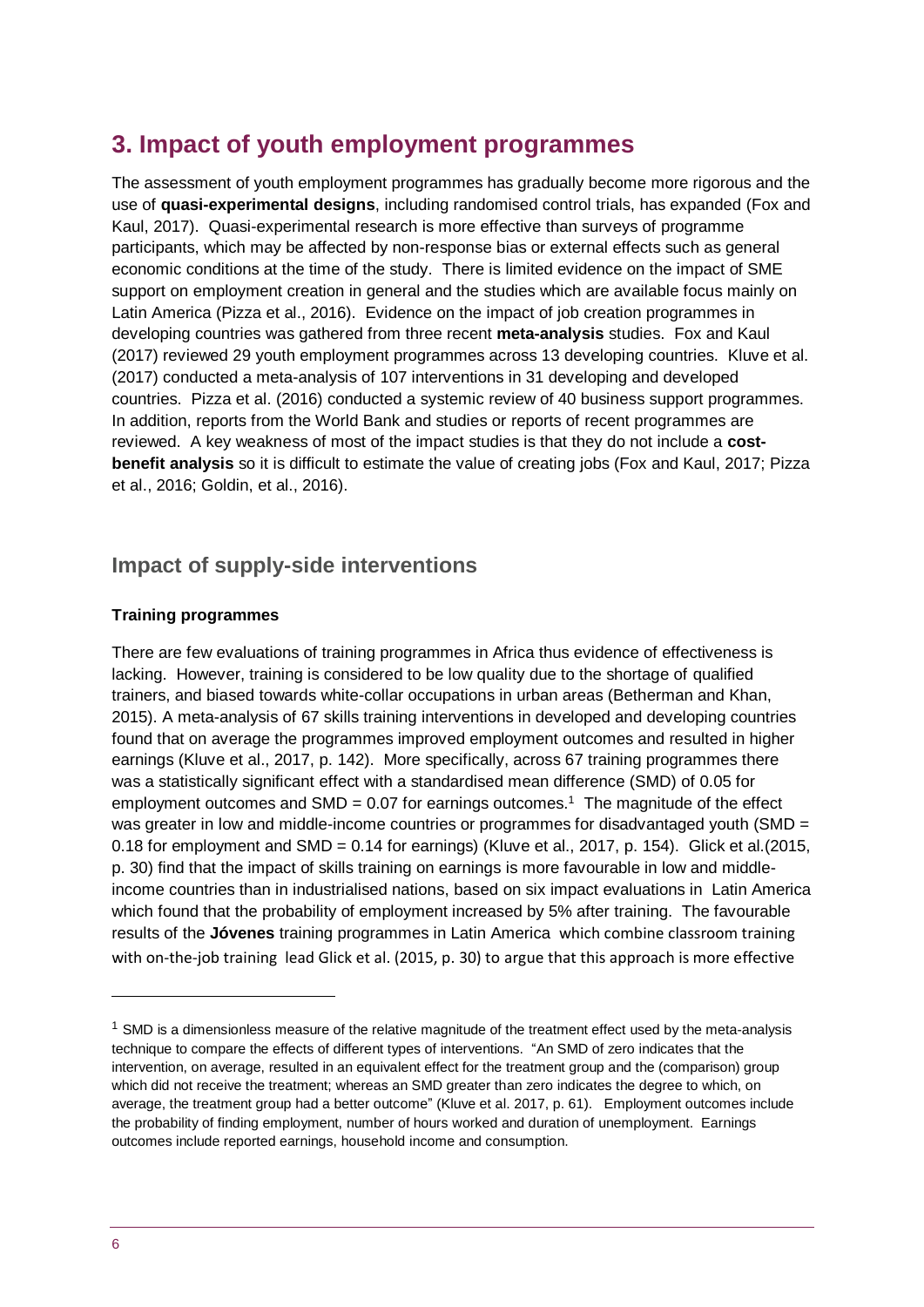although ii is more expensive. Moreover, training tends to be more effective if it provides skills which are aligned to the needs of the private sector. Goldin et al. (2015, p. 66) find that skills training programmes improve the probability of employment (SMD =  $0.01$ ) and are more likely to be successful if they provide skills which are relevant to employers.

**Technical and Vocational Education Training** programmes (TVET) have been implemented in many developing countries. The results from impact assessments of TVET programmes are mixed. TVET only interventions had no effect on earnings or employment in India, Kenya and Turkey (Fox and Kaul, 2015, p. 27). Six programmes which combined life skills training, TVET and workplace placements had positive effects on employment in developing countries but another three studies found no effect (Fox and Kaul, 2015, p. 27). Studies in India, Kenya and Malawi showed no positive results for TVET (Pizza et al., 2016). Overall, life skills training in Africa did not increase employment rates and this may be because of large variations in the lengths of the programmes. TVET programmes provided through the public sector were four to ten times more expensive than providing secondary education on a per capita basis. The evidence indicates that the costs of providing training can be very high relative to the benefits. A study In Argentina found that a training programme delivered by a private sector provider cost US\$1700 per head but contributed to an average increase in wages of only US\$83 after 18 months (Fox and Kaul, 2017, p. 28).

Skills training programmes were more effective when run by private rather than public training providers (Fox and Kaul, 2017; Glick et al., 2015). Programmes delivered by NGOs were more effective than those provided by the public sector, but NGOs lacked the capacity for scale. The scope and quality of programmes can be enhanced through public-private partnerships although there is considerable variation in the quality of private sector training. Glick et al. (2015) suggest that public-private partnerships may be a viable alternative for achieving quality and scale. In Nepal the Employment Fund was established as a semi-autonomous agency which contracts private training operators to provide training for young people.

#### **Other programmes**

Other youth employment interventions such as employment matching and services counselling did not yield any positive effects for participants (Pizza et al., 2017).

- The meta-analysis of 107 programmes in 31 countries found that employment services did not have a statistically significant effect on employment or earnings (Kluve et al., 2017, p. 142).
- **•** The provision of incentives to encourage the youth to search for jobs had mixed effects (Fox and Kaul, 2017, p. 29). Transport subsidies in Bangladesh yielded increases in jobs search, employment and earnings, but a similar programme in Ethiopia led to more intensive job searches but no gains in employment.

## **Assessment of demand-side programmes**

#### **Supporting the private sector**

Kumar (2017) and Glick et al. (2015) both state that developing countries need to increase investment in the private sector in order for wage employment to grow. As such, development programmes are increasingly focusing on private sector support. Pizza et al. (2016) conducted a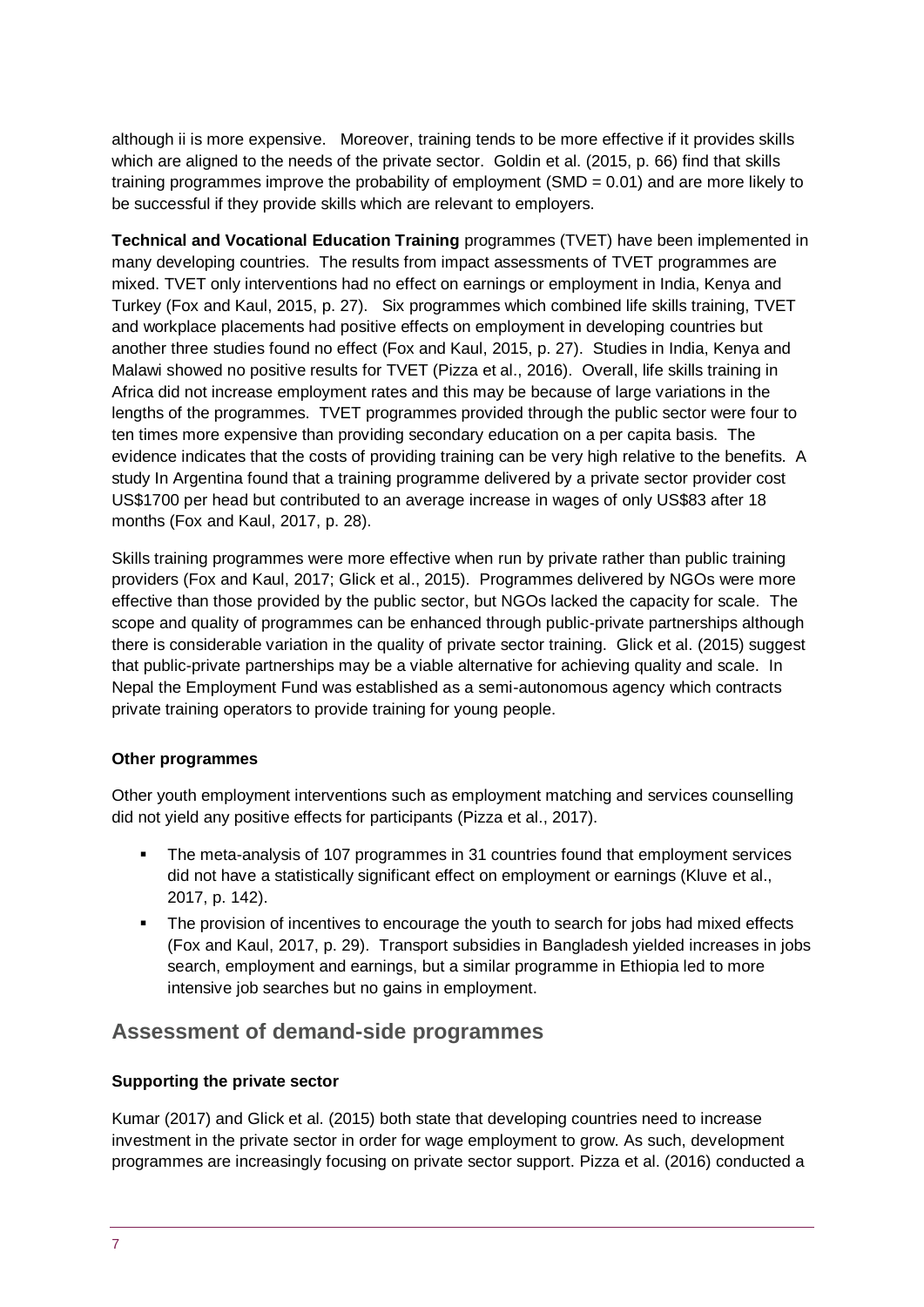meta-analysis of 40 business support programmes mostly from Latin America. The results indicate that business support for SMEs resulted in improved firm performance and higher employment. Overall, the gains in firm performance were greater among firms from Africa compared to Latin America, possibly because African firms are more labour intensive (Kumar, 2017). **Matching grants**, where the government provides funding to firms, were the most effective type of intervention. In addition, firm size matters and larger firms were more likely to create jobs.

**Entrepreneurship support programmes** have been introduced by several African governments, the International Labour Organisation and multilateral agencies. Some programmes target subsistence entrepreneurs who have limited potential for growth and job creation while others focus on 'transformational' entrepreneurs or 'gazelles' that can expand and employ others (Kumar, 2017). For example, the ILO implemented the Start and Improve Your Business (SIYB) programme in over 100 countries. In Uganda young entrepreneurs were given loans, cash grants and training. An assessment of the SIYB project in Uganda in 2011 found that six to nine months after the programme self-employed entrepreneurs reported a 54% increase in profits (Kluve et al., 2017).

**Access to credit** is the primary constraint for private sector firms in developing countries (Kumar, 2017). Empirical evidence suggests that improving access to finance for micro, small and medium firms does lead to more employment (Pizza, et al., 2016 and Fox and Kaul, 2017). Case study research conducted by the International Finance Corporation in Sri Lanka to gauge the impact of their bank lending programme found that beneficiary firms increased employment at double the national rate (Kumar, 2017). Similar studies estimated that the programme increased employment in Indonesia by 67,000 jobs (1% of total employment) and in Ghana by 15,400 jobs (1.5% of total employment) (Kumar, 2017, p. 30). Credit programmes which target larger firms tend to have better results. For example, in Nigeria large cash grants of US\$50,000 on average had a positive effect on employment. In contrast, smaller firms were able to expand production but this did not lead to increases in employment. For example, in Uganda the provision of micro-finance loans of under US\$200 did not lead to job creation (Fox and Kaul, 2017).

The private sector has supported youth entrepreneurship programmes through funding (especially by multinational corporations), mentorship, providing microfinance or credit, delivering training and incorporating young entrepreneurs into **value chains**. Coca Cola, Unilever and Ikea have included youth suppliers of raw materials into their value chains (Glick et al., 2015). These programmes have not been evaluated but Glick et al. (2017) suggest that they may have potential for scale. However, there is a risk that existing suppliers may be displaced if these programmes are expanded.

In sub-Saharan Africa many young people enter the labour market through informal apprenticeships but lack of capital prevents them from starting their own businesses. **Microfinance** is aimed at household enterprises which operate in the agricultural or informal sector. These are subsistence-oriented businesses which should not be expected to create jobs, but to provide livelihoods (Fox and Kaul, 2017). The findings from impact assessments of microfinance grants are mixed.

▪ Studies in Bosnia, Ethiopia, India, Mexico, Morocco, and Mongolia indicate that providing small loans helps the youth to start businesses but does not lead to more jobs or earnings (Fox and Kaul, 201, p.32).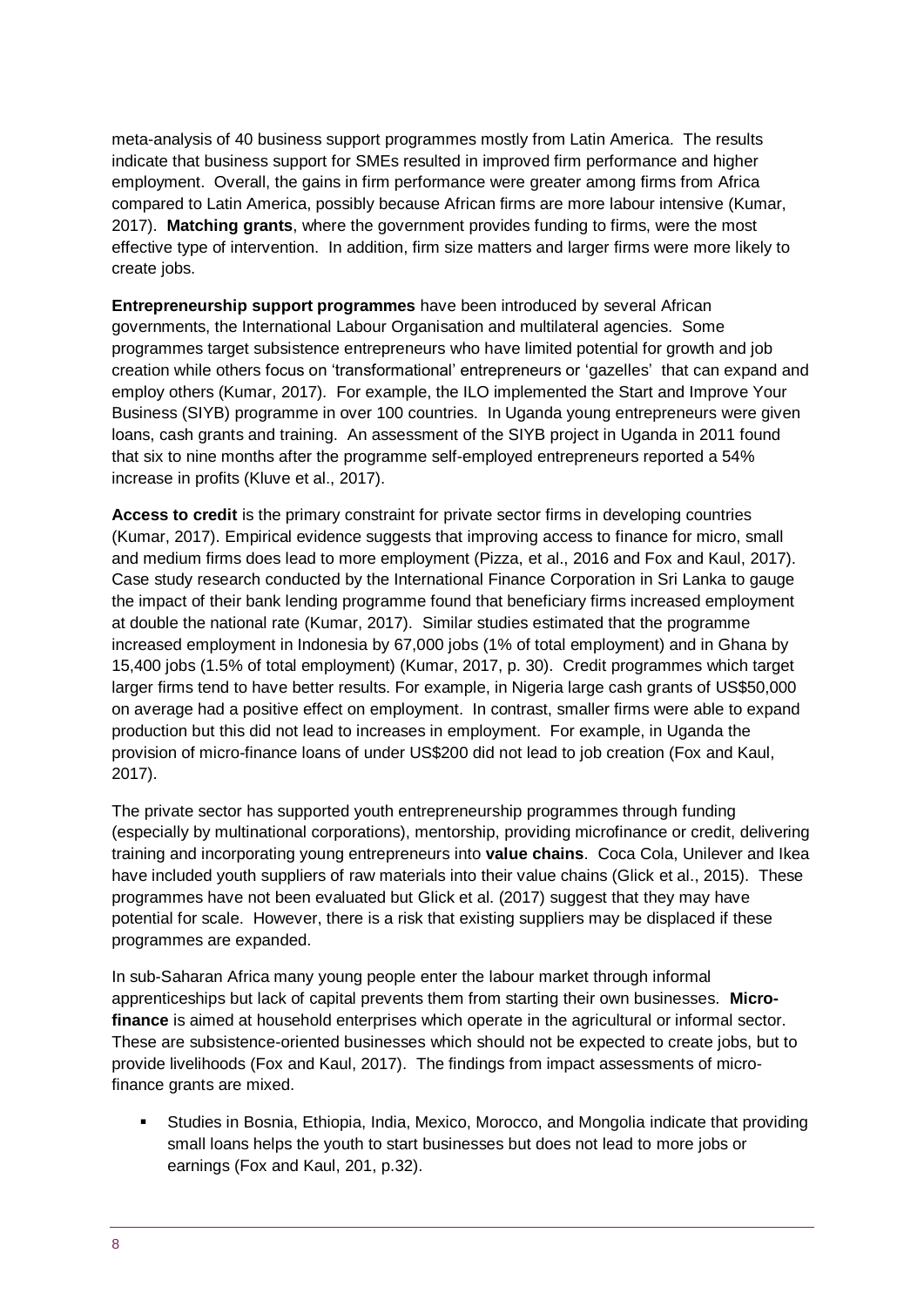- Cash grants of US\$ 180-200 to micro-enterprises in Uganda had no effect on employment (Fox and Kaul, 2017, p. 32).
- Programmes which combined cash grants with training in Uganda and Liberia had positive effects on earnings. For example, the Women's Income Generation Support (WINGS) programme in Uganda, which combines microfinance with skills training and follow-up support, had a greater influence on employment outcomes than programmes which only provided microfinance (Goldin et al., 2015, p.70).

Glick et al. (2015) find that entrepreneurship interventions increase economic activity and startups. Evidence on the effectiveness of these programmes is limited but experts concur that the programmes are more likely to yield positive results if they target young people who are inherently entrepreneurial. However, such targeting implies that youth entrepreneurship programmes may not be able to achieve scale (Goldin et al., 2015). Research on entrepreneurship has moved away from focusing on the individual characteristics of the entrepreneur to examining the environment in which they operate (Park, Martins, Hain and Jurowtzki, 2017). An eco-system is a group of inter-dependent organisations which provide a supportive environment for entrepreneurs. The level of economic development influences the contextual background for the eco-system. Entrepreneurs in emerging markets usually contend with limited resources, low levels of demand, weak financial markets, poor enforcement of regulations and institutions and inadequate infrastructure. Park et al. (2017) highlight the importance of a support system for start-up enterprises which comprises incubators and networks of start-ups.

#### **Management training**

Programmes provide business skills training such as book-keeping, business planning and pricing to new and existing businesses. Overall, the programmes have positive effects but they do not lead to job creation. However, **Business Development Support (BDS)** programmes which provide relatively specialised training and target larger firms have positive effects on employment (Fox and Kaul, 2017). Larger firms appear to have better prospects for long-term survival than smaller firms in developing countries. However, larger firms may also be politically well connected and consequently able to undermine competitors or block new entrants. Furthermore, BDS programmes are expensive, for example a BDS programme in India cost US\$75,000 per participating company (Fox and Kaul, 2017).

## **Wage subsidies**

There is limited research on the effect of wage subsidies on youth employment in Africa and the results are varied in developing countries.

- Kluve et al. (2017) found that wage subsidies were more likely to have positive outcomes in middle-income rather than high-income countries.
- **■** In Chile wage subsidies improved the probability of employment for vulnerable youth by 13% within the first six months although this dropped to 3% after 18 months. In contrast, in Jordan employment lapsed when the wage subsidy programme ended (Glick et al., 2015, p. 57).
- An experimental study in South Africa found that young beneficiaries were likely to remain employed for up two years after receiving the subsidies but the number of beneficiaries was small (Betherman and Khan, 2015).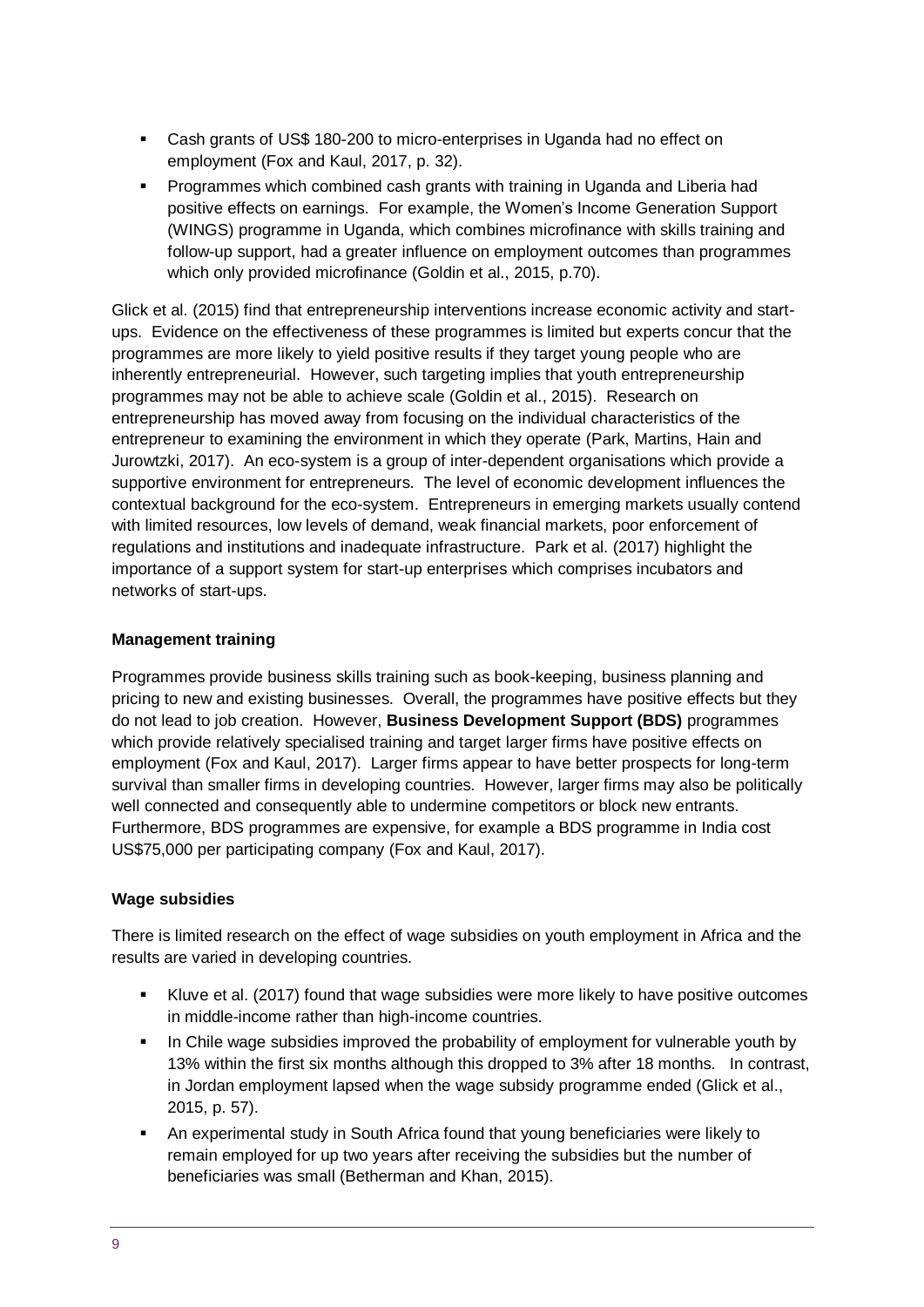- Another South African study on the effect of minimum wage requirements in six sectors found a detrimental effect in agriculture only. This result may have occurred because it is easier to substitute capital for labour in agriculture. The study also found a high level of non-compliance with the policy which could explain the weak effects thereof (Fox and Kaul, 2017).
- Other studies of wage subsidies to private sector firms have shown mixed effects. In Mexico wage subsidies prolonged employment while in Turkey and Columbia wage subsidies (through reductions in payroll taxes) enabled informal jobs to become formal. However, in Sri Lanka and Jordan wage subsidies were ineffective and workers lost their jobs as soon as the subsidy ended (Fox and Kaul, 2017).

## **Gender Effects**

Approximately 8-10 million SMEs in developing countries are owned by women (Curtis, 2016). However, there is a socially determined segregation of work by gender in developing countries. Women tend to be restricted to jobs which are considered 'acceptable' for women, like hairdressing and dressmaking in West Africa. This segregation persists in spite of youth employment programmes. Furthermore, skills training programmes did not lead to higher employment of women in Jordan, a country where women struggle to enter the workforce (Glick et al., 2015). These findings suggest that youth employment programmes may not overcome the social barriers to the labour force which women experience.

There is no evidence to support the hypothesis that women respond more favourably to training and should be targeted for supply-side interventions (Fox and Kaul, 2016). Few studies disaggregate the finding by gender and those which do suggest that interventions do not result in higher employment among women, although women do increase their earnings. Some studies of entrepreneurship programmes in Africa find that men derive more benefits from the programme. In contrast, Kluve et al. (2017) found that the positive effect of skills training and entrepreneurship support on employment and earnings was higher for women, but this study included high-income countries where women face less discrimination.

The IFC launched the Banking for Women initiative in 2010 with a budget of US\$808 million and a target of 18 countries. The experience of the programme suggests that interventions should be customised for women and combine training with access to finance (Kumar, 2017). The training element appears to help female entrepreneurs cope with non-financial difficulties. However, the programme has not generated any evidence on its employment creation impact.

# **4. Case studies**

#### **Comparing public and private youth employment programmes in Ghana:**

Aura and Ulzen-Appiah (2016) reviewed 40 youth employment programmes in Ghana, of which 22 were implemented by the private sector which included non-governmental organisations and corporate entities. The largest programme was run by the Youth Employment Agency, a public agency, which directly employs 100,000 young people. Private sector programmes run on a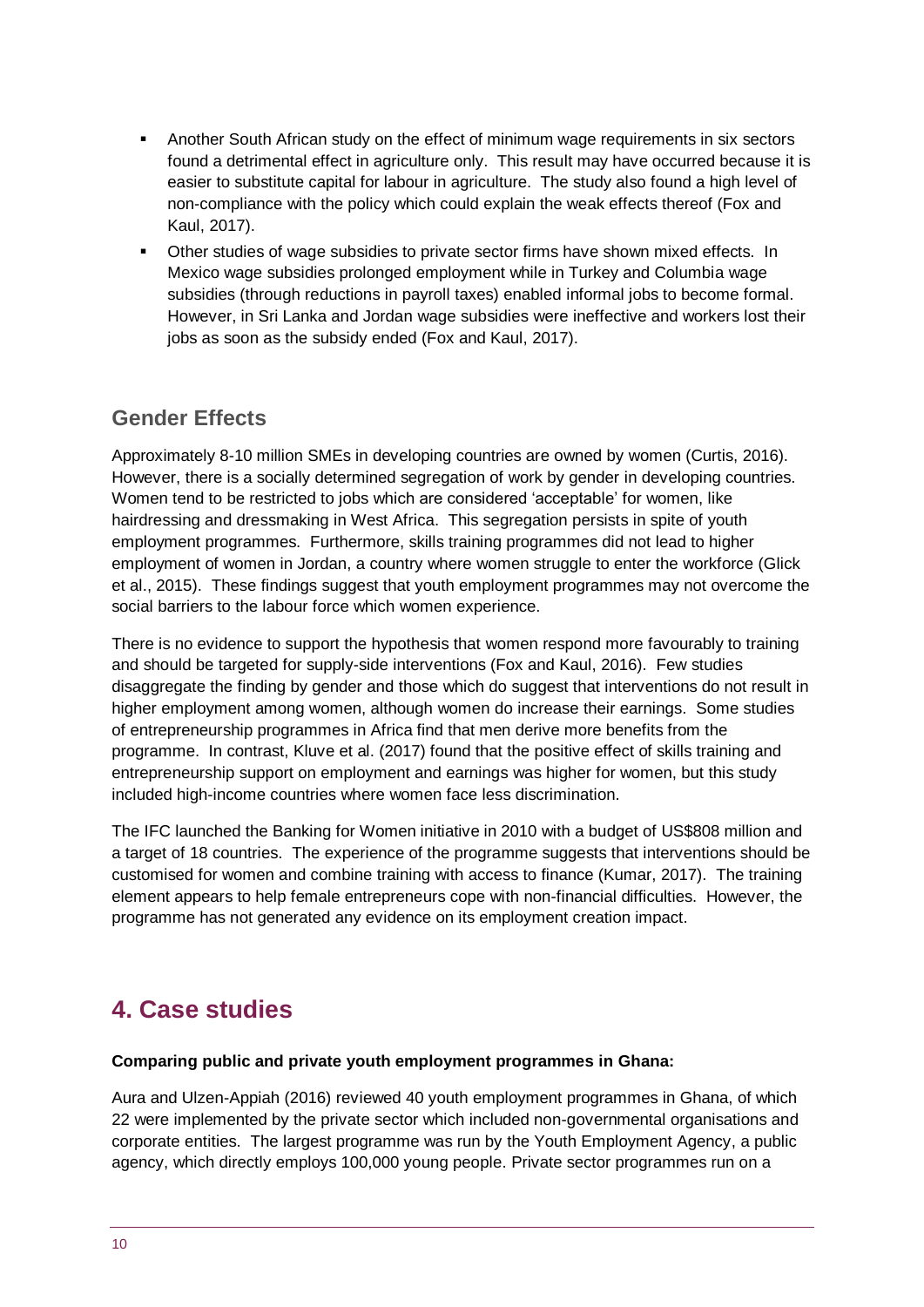smaller scale and are more expensive. The cost per participant in the public sector is GHC100- 150 compared with GHC320 in the private sector. Overall, both public and private programmes cater for less than 4% of the youth population and it is unlikely that the programmes can be scaled up so that youth employment statistics can change. The youth entrepreneurship support includes the following programmes:

- Youth Enterprise Support (YES).
- Enablis Business Launch Pad which provides start-up credit financing,
- The Meltwater Incubator Program.
- YES advisory services.
- **ServLed Accelerator Program.**
- Mentorship through the Enhancing Growth in New Enterprise (ENGINE).

In addition, Ghana has an established apprenticeship system in the informal sector. The Ministry of Agriculture runs the Youth in Agriculture programme which trains 50,000 youth per year and Youth in Cocoa Production programme which trains 42,000 per year.

The largest private sector programme is the Local Enterprise Skills Development Programme (LESDEP) which has 35,000 beneficiaries. In general, private sector programmes are not designed to match the public programmes in terms of the number of applicants. They attract 140,000 applications and just over 50% are accepted (Aura and Ulzen-Appiah, 2016). Private entrepreneurial programmes can only accept half the applicants and the Meltwater Entrepreneurial School of Technology accepts only 3% of applicants. Private sector programmes are concentrated in urban areas and very few rural youth participate in them.

Private sector youth employment programmes have experienced some notable success:

- **•** There was a 174% increase in earnings among enterprises in the ENGINE accelerator programme and 283 new jobs were created in 2015.
- There were two very successful graduates from the Meltwater Incubator Program.

Both public and private youth employment programmes do not undertake baseline studies or engage in monitoring or evaluation so it is difficult to assess the impact of the programmes. Greater coordination is required between the public and private entities to avoid duplication of activities and to facilitate cross-learning.

## **BDS in Mexico**

Management skills are a serious impediment for small and medium enterprises. In order to study the effect of management skills on firm performance and growth, firms were given access to subsidised consulting and managerial services from nine service providers. The study was carried out in collaboration with the government of Puebla, a state near Mexico City. Bruhn, Karlan and Schoar (2013) conducted a randomised control study of 432 SMEs in Mexico to test the effect of subsidised consulting services on business performance and employment. Out of the 432 firms, 150 were chosen to receive the consulting services. The services cost US\$12,000 per firm. The remaining 282 firms formed the control group. The impact of the intervention was tested using a baseline survey and a follow-up survey was conducted one year later. In addition, confidential government information on employment statistics and wage bills at the firms was obtained for five years after the study from the Mexican Social Security Institute.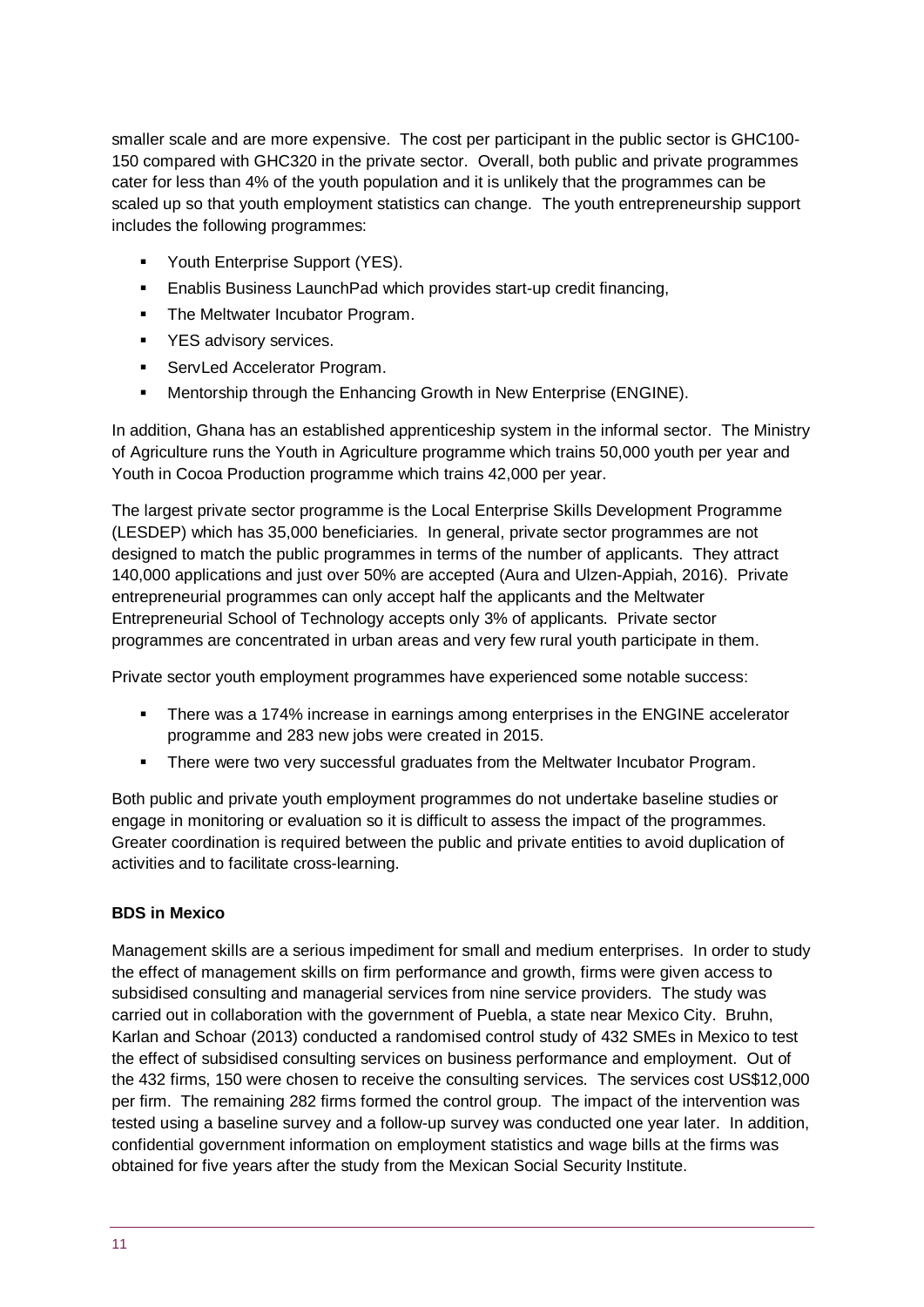Bruhn et al. (2013) found that the consulting service had a positive short-term impact on productivity on the enterprises as reported in the survey conducted a year later. However, there was no impact on sales, profits or employment after the first year. In the long-run the study found that the firms which had benefited from the subsidised consulting services had increased their number of employees by 44% and wage bills by 57%. The findings suggest that high level business support training can help small and medium enterprises to grow and create jobs in the long term.

# <span id="page-11-0"></span>**5. References**

Avura, F. B. & Ulzen-Appiah, A. 2016. Ghana Youth Employment Inventory. World Bank. https://openknowledge.worldbank.org/handle/10986/26046?show=full

Betherman, Gordon and Khan, Themrise. 2015. Youth Employment in sub-Saharan Africa: Taking Stock of the Evidence and Knowledge Gaps. International Development Research Centre & MasterCard Foundation.

[https://www.idrc.ca/en/article/youth-employment-sub-saharan-africa-taking-stock-evidence-and](https://www.idrc.ca/en/article/youth-employment-sub-saharan-africa-taking-stock-evidence-and-knowledge-gaps)[knowledge-gaps](https://www.idrc.ca/en/article/youth-employment-sub-saharan-africa-taking-stock-evidence-and-knowledge-gaps)

Bruhn, M., Karlan, D. & Schoar, A. 2013. The Impact of Consulting Services on Small and Medium Enterprises: Evidence from a Randomized Trial in Mexico. World Bank Policy Research Working Paper (WPS6508).

<http://documents.worldbank.org/curated/en/516471468278741470/The> impact-of-consulting services small and medium enterprises evidence from a randomized trial in Mexico.

Curtis, M. 2016. Supporting Small Businesses in Developing Countries: Which Programmes Work and Why? Briefing Paper. Funded by Christian Aid.

http://curtisresearch.org/publications/supporting-small-businesses-in-developing-countries-whichprogrammes-work-and-why

Fox, L. & Kaul, U. 2017. The Evidence is in: How Should Youth Employment Programs in Low Income Countries be Designed. USAID.

[https://static.globalinnovationexchange.org/s3fs-public/asset/document/YE\\_Final-USAID.pdf](https://static.globalinnovationexchange.org/s3fs-public/asset/document/YE_Final-USAID.pdf)

Glick, P., Huang, C. & Mejia, N. 2015. The Private Sector and Youth Skills and Employment Programmes in Low and Middle-Income Countries. World Bank. Washington DC. [http://documents.worldbank.org/curated/en/878201467987873644/pdf/101565-WP-P156234-](http://documents.worldbank.org/curated/en/878201467987873644/pdf/101565-WP-P156234-Box393264B-PUBLIC-S4YE-Private-Sector-Report.pdf) [Box393264B-PUBLIC-S4YE-Private-Sector-Report.pdf](http://documents.worldbank.org/curated/en/878201467987873644/pdf/101565-WP-P156234-Box393264B-PUBLIC-S4YE-Private-Sector-Report.pdf)

Goldin, N., Lopez, V. Puerto Gonzales, S., Glick, P. Mejya, N., Perez-Arce, F. Lundberg, M.,Jhanjo, A. & Andersen, M. 2015. Towards Solutions for Youth Employment: A 2015 Report. S4YE [http://www.ilo.org/employment/areas/youth-employment/WCMS\\_413826/lang-](http://www.ilo.org/employment/areas/youth-employment/WCMS_413826/lang--en/index.htm) [en/index.htm](http://www.ilo.org/employment/areas/youth-employment/WCMS_413826/lang--en/index.htm)

IFC. 2013. IFC Jobs Study: Assessing Private Sector Contributions to Jobs Creation and Poverty Reduction.

https://www.ifc.org/wps/wcm/connect/0fe6e2804e2c0a8f8d3bad7a9dd66321/IFC\_FULL+JOB+S TUDY+REPORT\_JAN2013\_FINAL.pdf?MOD=AJPERES

Kluve, J., Puerto, S., Robalino, D., Romero, J.M., Rother, F. Stoterau, J. Weidenkaff, F. & Witte, M. 2017. Interventions to Improve Labour Market Outcomes of Youth: A Systematic Review.